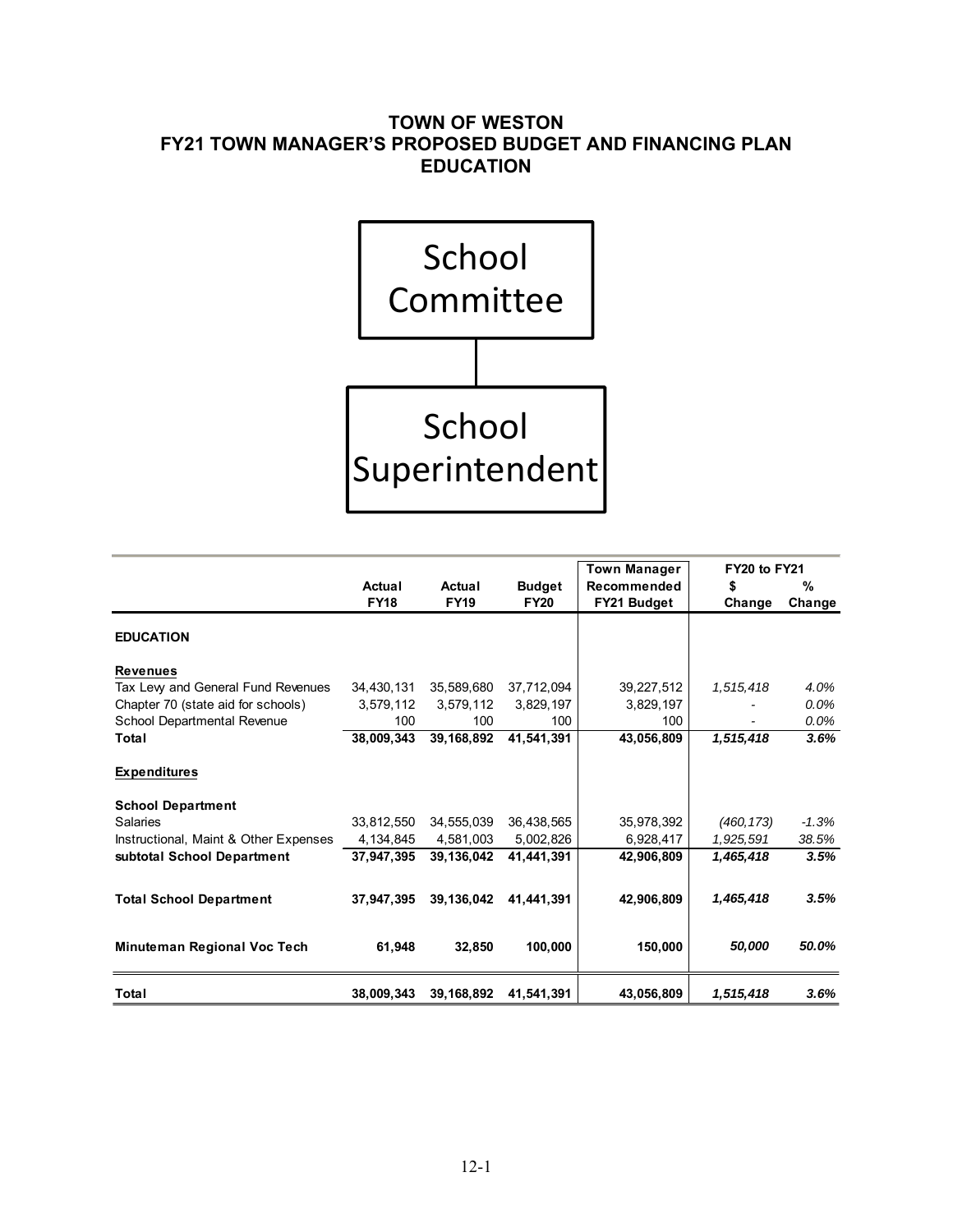### **Town of Weston FY21 Town Manager's Proposed Budget**

### **EDUCATION: Weston School Department**

#### **Description of Services**

The Town Manager does not make a recommendation on this budget. Included here is the budget proposed by the Superintendent of Schools. The budget proposed by the School Committee is expected to be presented to the Finance Committee in March.

|                                                                               |                         |                         |                         |                         |                         | <b>SUPERINTENDENT'S</b><br><b>RECOMMENDATION</b> |                          |                         | FY20 to FY21            |                  |  |
|-------------------------------------------------------------------------------|-------------------------|-------------------------|-------------------------|-------------------------|-------------------------|--------------------------------------------------|--------------------------|-------------------------|-------------------------|------------------|--|
|                                                                               | <b>ACTUAL</b>           | <b>BUDGET</b>           | <b>ACTUAL</b>           | <b>BUDGET</b>           | <b>DEPT REQ</b>         | <b>LEVEL</b>                                     | <b>NEW</b>               |                         |                         | $\%$             |  |
| <b>EDUCATION</b>                                                              | <b>FY18</b>             | <b>FY19</b>             | <b>FY19</b>             | <b>FY20</b>             | <b>FY21</b>             | <b>SERVICE</b>                                   | <b>REQ</b>               | <b>TOTAL</b>            |                         | Change Change    |  |
| <b>School Department</b><br>Salaries<br>Instructional, Maint & Other Expenses | 33,812,550<br>4.134.845 | 35,307,550<br>4.791.918 | 34,555,039<br>4.581.003 | 36,438,565<br>5.002.826 | 35,978,392<br>6.928.417 | 35,978,392<br>6,928,417                          | $\overline{\phantom{0}}$ | 35.978.392<br>6.928.417 | (460, 173)<br>1,925,591 | $-1.3%$<br>38.5% |  |
| <b>Total School Department</b>                                                | 37.947.395              | 40.099.468              | 39.136.042              | 41.441.391              | 42.906.809              | 42.906.809                                       |                          | 42.906.809              | .465.418                | 3.5%             |  |

\**See Superintendent's FY21 Budget for details*